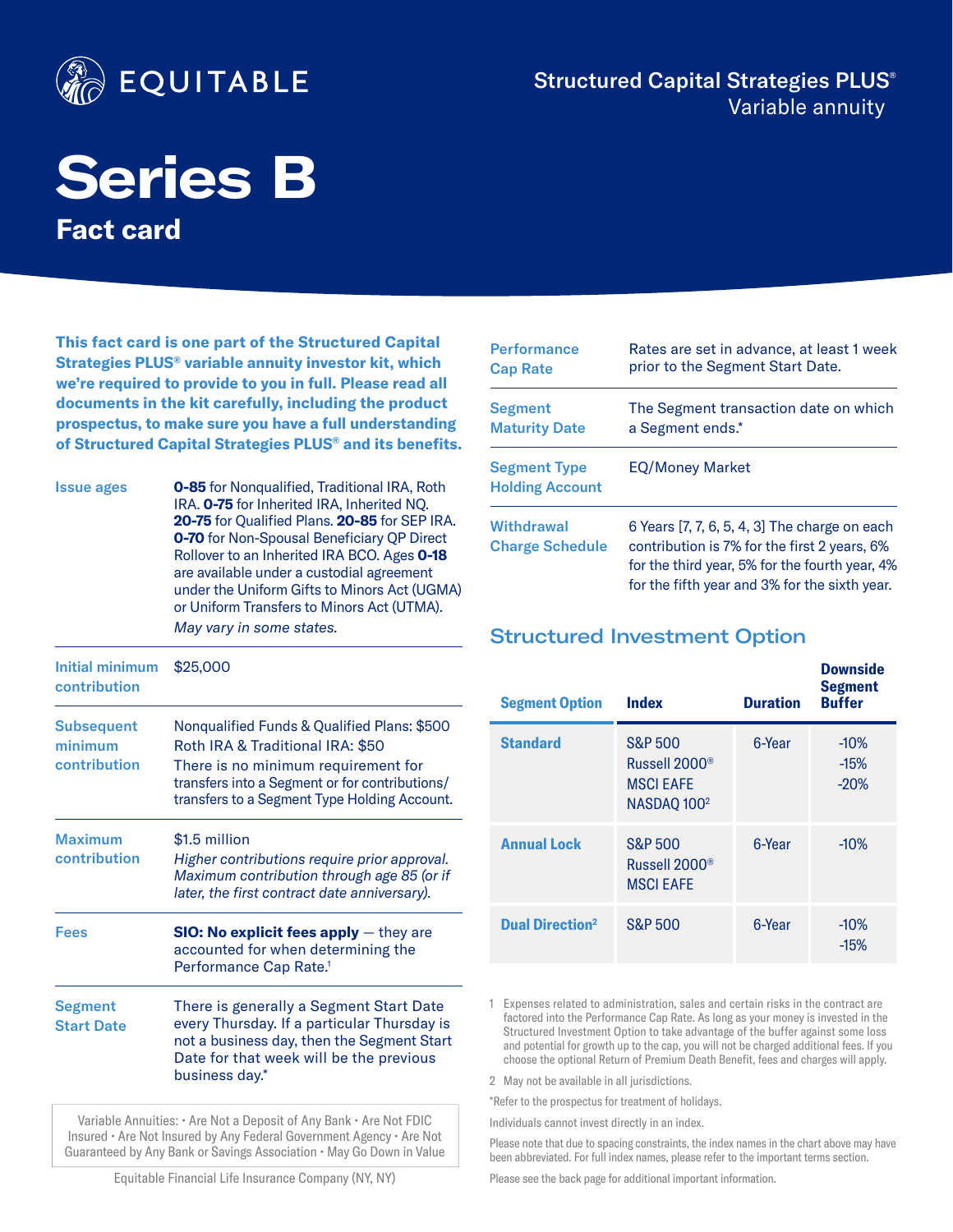# Investment options

#### **Structured Investment Option (SIO)**

The Structured Investment Option gives you a way to take advantage of possible gains knowing you're protected from a portion of loss. We call each investment within the SIO a Segment, and you can invest in one or more Segments for set time periods.

There are three types of Segment Options, each of which provides performance tied to the performance of a well-known benchmark index for a set period, up to a Performance Cap Rate. If the market goes down, your investment is protected against a portion of loss through a Segment Buffer.

#### **The three types of Segments currently available are:**

| <b>Standard</b><br><b>Segment</b>                 | Tracks the performance of your chosen index from the<br>start of the Segment Duration to the end, measuring<br>it from point to point. If the index performance is up,<br>you can capture growth up to the Performance Cap<br>Rate. If the chosen benchmark index performance is<br>negative, the chosen Segment Buffer will absorb up<br>to 20% of loss.                                                                                                   |
|---------------------------------------------------|-------------------------------------------------------------------------------------------------------------------------------------------------------------------------------------------------------------------------------------------------------------------------------------------------------------------------------------------------------------------------------------------------------------------------------------------------------------|
| <b>Annual</b><br>Lock<br><b>Segment</b>           | Provides a return that is cumulatively calculated<br>based on index performance each Annual Lock<br>Period, subject to the Performance Cap Rate and<br>Segment Buffer. The Performance Cap Rate is<br>determined at the inception of the 6-year Segment<br>Duration. The -10% Segment Buffer protects against<br>the first 10% of loss each Annual Lock Period.                                                                                             |
| <b>Dual</b><br><b>Direction</b><br><b>Segment</b> | Offers the potential for returns in two ways: growth up<br>to a cap when index performance is up, and growth<br>within the Segment Buffer. Your investment will receive a<br>positive return of the same percentage if the benchmark<br>index shows a loss that is up to and inclusive of up to<br>-15% at maturity. When the market goes down more<br>than -15%, a buffer protects against up to 15% of loss<br>depending on the Segment Buffer you elect. |

The amount you would receive would be calculated using the formula for the Segment Interim Value.

The SIO does not involve an investment in any underlying portfolio. Instead, it is an obligation of Equitable Financial.

# Underlying investment portfolio expense

(expressed as an annual percentage of daily net assets)

**EQ/Money Market** 0.71%

Please read the prospectus for detailed fee information.

# EQ/Money Market

Your investment return is dependent on the performance of the underlying portfolio, subject to market fluctuations, and could include the loss of principal.

(See important terms section.)

You are protected against some downside risk, but if the negative return is in excess of the Segment Buffer, there could be substantial loss of principal because you agree to absorb all losses to the extent they exceed the protection provided.

# Performance Cap Rate Hold

- Clients can invest in Segments based on current rates or elect the new Performance Cap Rate Hold Option on the application.
- If a client elects a Cap Rate Hold, the caps are effective on the application received date and the cap rates are held for all Segment investments through the Rate Hold Expiration Date which is the Segment Start Date on or immediately following 30 days after the Application Received Date.
- Once elected the rate hold cannot be cancelled.

# Withdrawing money

#### **Withdrawals from a Segment:**

Withdrawals prior to the Segment Maturity Date reduce the Segment Investment on a pro rata basis by the same proportion that the Segment Interim Value is reduced on the date of the withdrawal.

#### **Systematic Withdrawal Program:**

- Standard systematic withdrawal service program to allow specified percentage or dollar amount withdrawals.
- Frequency: withdrawals may be taken monthly, quarterly or annually.

#### **Free Withdrawal Amount:**

- Access up to 10% of the beginning-of-contract-year account value free of withdrawal charges.
- Prior to the sixth Contract Date Anniversary, any amount withdrawn above the Free Withdrawal Amount during a Contract Year will be withdrawn in the following order: from Contributions (on a first-in, first-out (FIFO) basis) until exhausted; then, from earnings.
- On or after the sixth Contract Date Anniversary, any amount withdrawn above the Free Withdrawal Amount during a Contract Year will be withdrawn in the following order: 1) from Contributions to which a withdrawal charge no longer applies (on a FIFO basis) until exhausted, 2) from earnings (which are determined at the time they are deemed withdrawn) until exhausted, 3) from Contributions to which a withdrawal charge still applies (on a FIFO basis).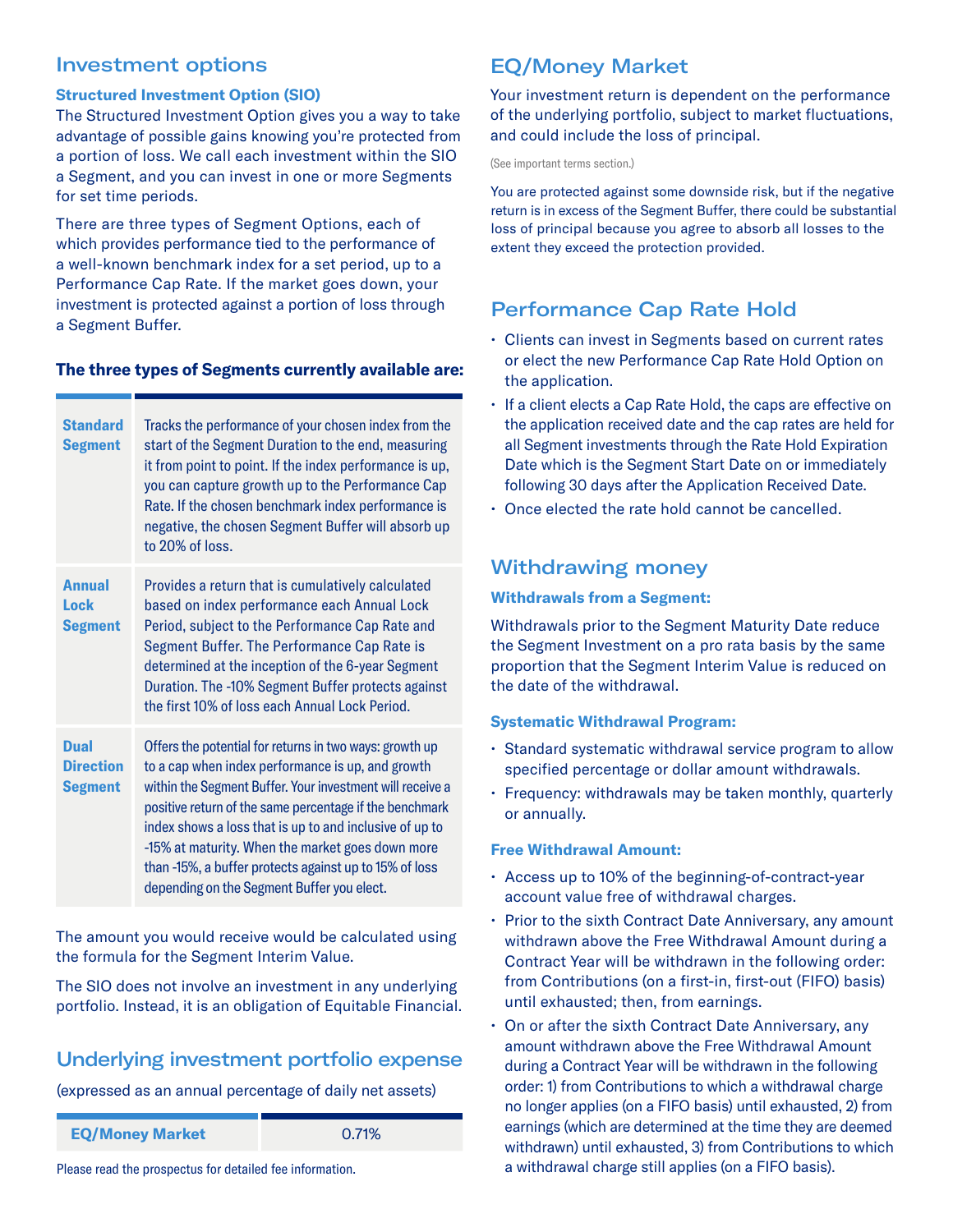#### **Withdrawals in excess of free withdrawal amount:**

If withdrawals are made prior to 6 years after making a contribution, the investor will incur a declining withdrawal charge, a percentage dependent on the year they withdraw. Withdrawal charges may be waived under certain circumstances. Note: A new withdrawal charge schedule will apply to each contribution as of the date received by Equitable Financial.

# Withdrawal charges

| <b>Contract Year</b>                                   | 1  | $\overline{2}$ | 3  | 4  | 5  | 6  | $7+$        |
|--------------------------------------------------------|----|----------------|----|----|----|----|-------------|
| <b>Declining</b><br><b>Withdrawal</b><br><b>Charge</b> | 7% | 7%             | 6% | 5% | 4% | 3% | <b>None</b> |

#### **Partial withdrawals are permitted.**

Unless otherwise requested, withdrawals are taken in the following order on a pro rata basis:

# 1 Segment Type Holding Account(s)

2 Segment(s)

Alternatively, you can elect to take your withdrawals from specific investment options. Amounts withdrawn from active Segments will be valued using the formula for calculating the Segment Interim Value.

(See important terms section.)

# Segment transfers

- Segment transfers are allowed prior to maturity date based on the Segment Interim Value.
- Transfers prior to the Segment Maturity Date will reduce the Segment Investment on a pro rata basis by the same proportion that the Segment Interim Value is reduced on the date of the transfer.

# Death benefit

Return of Account Value as of the date all paperwork is received in good order, without any missing or unclear information.

The Segment Interim Value is used in the calculation of the death benefit, and may be lower than the original investment in the Segment, even when the index is higher at the time of the death benefit payment than at the time of the original investment. If an investor dies before the Segment Maturity Date, the Segment Buffer will not necessarily apply to the extent it would on the Segment Maturity Date, and any upside performance will be limited to a percentage lower than the Performance Cap Rate.

(See Segment Interim Value in the important terms section.)

Structured Capital Strategies PLUS® Return of Premium Death Benefit is an optional rider that returns the sum of premiums adjusted pro rata for withdrawals and is offered to ages between 0 and  $75.3$  The maximum contribution age for contracts with Return of Premium Death Benefit will be through age 75 or, if later, the first contract date anniversary. You cannot terminate the Return of Premium Death Benefit once you elect it. The Return of Premium Death Benefit fee is equal to an annual rate of 0.20% for all Segments within Structured Capital Strategies PLUS®. The death of the reference life on a contract determines when the Return of Premium Death Benefit is payable. The reference life for the Return of Premium Death Benefit is the original owner(s) (or annuitant, if applicable). The reference life will be set for the life of the contract at issue. For joint owner contracts, both spouses are reference lives, and the Return of Premium Death Benefit is payable upon the death of the second spouse. The Return of Premium Death Benefit will not be available for contracts with: 1. Non-spousal joint owners, 2. Joint annuitants if there is a non-natural owner.

### Tax consequences

Distributions taken prior to annuitization are generally considered to come from the gain in the contract first. If the contract is tax-qualified, generally all withdrawals are treated as distributions of gain. Withdrawals of gains are taxed at ordinary income rates and, if taken before age 59½, may be subject to a 10% penalty.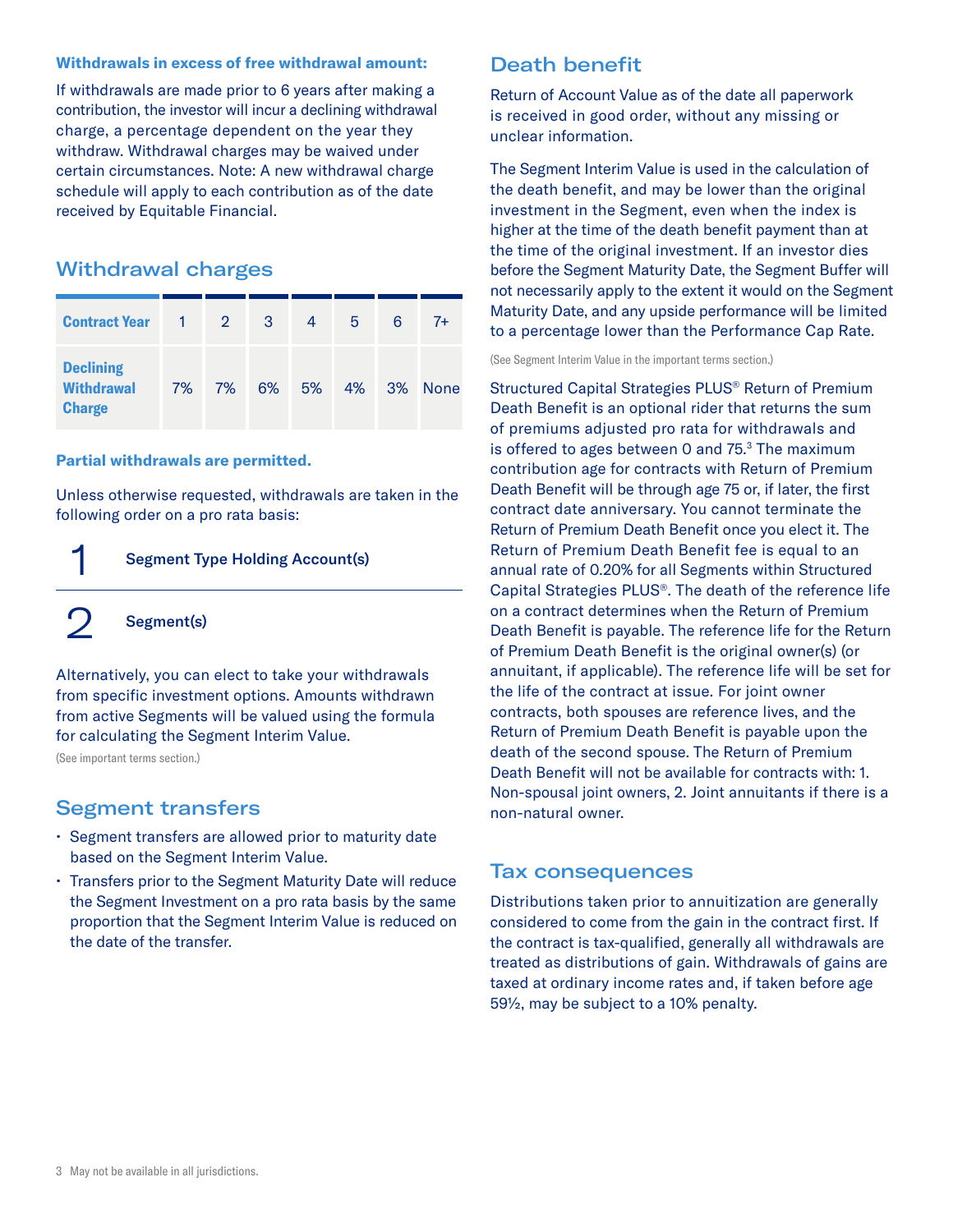# Important terms

| <b>Account Value</b>                                                            | The total of: (i) the values you have in the Segment Type Holding Accounts; and (ii) your Segment Interim Values.                                                                                                                                                                                                                                                                                                                                                                                                                                                                                                                                                                                                                               |
|---------------------------------------------------------------------------------|-------------------------------------------------------------------------------------------------------------------------------------------------------------------------------------------------------------------------------------------------------------------------------------------------------------------------------------------------------------------------------------------------------------------------------------------------------------------------------------------------------------------------------------------------------------------------------------------------------------------------------------------------------------------------------------------------------------------------------------------------|
| <b>Annual Lock Anniversary</b>                                                  | The end of each Annual Lock Period.                                                                                                                                                                                                                                                                                                                                                                                                                                                                                                                                                                                                                                                                                                             |
| <b>Annual Lock</b><br><b>Anniversary</b><br><b>Ending Amount</b>                | The amount on an Annual Lock Anniversary calculated for the first Annual Lock Period by adding the Annual Lock Return Amount to the<br>Segment Investment, as adjusted for any withdrawals from that Segment. For subsequent Annual Lock Periods, the amount is calculated by<br>adding the Annual Lock Return Amount to the previous Annual Lock Anniversary Amount, as adjusted for any withdrawals from that Segment.<br>The Annual Lock Anniversary Amount is used solely to calculate the Segment Maturity Value for Annual Lock Segments. The Annual Lock<br>Anniversary Amount is not credited to the contract, is not the Segment Interim Value and cannot be received upon surrender or withdrawal.                                    |
| <b>Annual Lock Anniversary</b><br><b>Starting Amount</b>                        | The Annual Lock Anniversary Starting Amount for the first Annual Lock Period is equal to the Segment Investment, as adjusted for<br>any withdrawals from that Segment. For subsequent Annual Lock Periods, it is equal to the Annual Lock Anniversary Ending Amount<br>for the prior Annual Lock Period, as adjusted for any withdrawals from that Segment. The Annual Lock Anniversary Starting Amount is<br>not credited to the contract, is not the Segment Interim Value and cannot be received upon surrender or withdrawal.                                                                                                                                                                                                               |
| <b>Annual Lock Period</b>                                                       | Each of the 1-year periods during an Annual Lock Segment.                                                                                                                                                                                                                                                                                                                                                                                                                                                                                                                                                                                                                                                                                       |
| <b>Annual Lock</b><br><b>Segment</b>                                            | Any multiyear duration Segment belonging to a Segment Type whose name includes "Annual Lock." Unlike other Segments, your return is<br>cumulatively calculated based on index performance each Annual Lock Period, subject to the Performance Cap Rate and Segment Buffer.                                                                                                                                                                                                                                                                                                                                                                                                                                                                      |
| <b>Annual Lock Yearly</b><br><b>Rate of Return</b>                              | The rate of return for an Annual Lock Segment during an Annual Lock Period as calculated on the Annual Lock Anniversary. If the index<br>performance rate is positive, then the Annual Lock Yearly Rate of Return is a rate equal to the index performance rate, but not more than the<br>Performance Cap Rate. If the index performance rate is negative, but declines by a percentage less than or equal to the Segment Buffer, then<br>the Annual Lock Yearly Rate of Return is 0%. If the index performance rate is negative, and declines by more than the Segment Buffer, then the<br>Annual Lock Yearly Rate of Return is negative, but will not reflect the amount of the Segment Buffer (i.e., the first 10% of downside performance). |
| <b>Annual Lock Yearly</b><br><b>Return Amount</b>                               | Equals the Segment Investment multiplied by the Annual Lock Yearly Rate of Return for the first Annual Lock Period. For subsequent Annual<br>Lock Periods, it is equal to the Annual Lock Anniversary Starting Amount multiplied by the corresponding Annual Lock Yearly Rate of Return.                                                                                                                                                                                                                                                                                                                                                                                                                                                        |
| <b>Dual Direction Segment</b><br>(May not be available<br>in all jurisdictions) | Any Segment belonging to a Segment Type whose name includes "Dual Direction." Dual Direction Segments measure the performance<br>of the index from Segment Start Date to Segment Maturity Date. If the corresponding index performance rate exceeds the Performance<br>Cap Rate during this time period, you receive the Performance Cap Rate. If the index performance rate is between the Performance Cap<br>Rate and Segment Buffer (inclusive of both), you receive the absolute value of the index performance. If the index performance rate is<br>less than the Segment Buffer, the Segment Buffer will absorb up to the first 15% of the loss depending on the Segment Buffer you elect.                                                |
| <b>Performance Cap Rate</b>                                                     | For Standard and Dual Direction, the Performance Cap Rate is the highest Segment Rate of Return that can be credited on a Segment<br>Maturity Date. For Annual Lock Segments, the Performance Cap Rate is the highest Annual Lock Yearly Rate of Return that can be<br>applied on an Annual Lock Anniversary. The Performance Cap Rate is not an Annual Rate of Return.                                                                                                                                                                                                                                                                                                                                                                         |
| <b>Segment Buffer</b>                                                           | The portion of any negative index performance rate that the Segment Buffer absorbs on a Segment Maturity Date or each Annual<br>Lock Anniversary for a particular Segment. Any percentage decline in a Segment's index performance rate in excess of the Segment<br>Buffer reduces your Segment Maturity Value and any Annual Lock Anniversary Ending Amount.                                                                                                                                                                                                                                                                                                                                                                                   |
| <b>Segment Duration</b>                                                         | Period from Segment Start Date to Segment Maturity Date.                                                                                                                                                                                                                                                                                                                                                                                                                                                                                                                                                                                                                                                                                        |
| <b>Segment Interim</b><br><b>Value (SIV)</b>                                    | The value of your investment in a Segment prior to the Segment Maturity Date, and it may be lower than your original investment in the<br>Segment even where the index is higher at the time of the withdrawal prior to maturity. A withdrawal from the Segment Interim Value<br>may be lower than your Segment Investment and may be less than the amount you would have received had you held the investment<br>until the Segment Maturity Date.                                                                                                                                                                                                                                                                                              |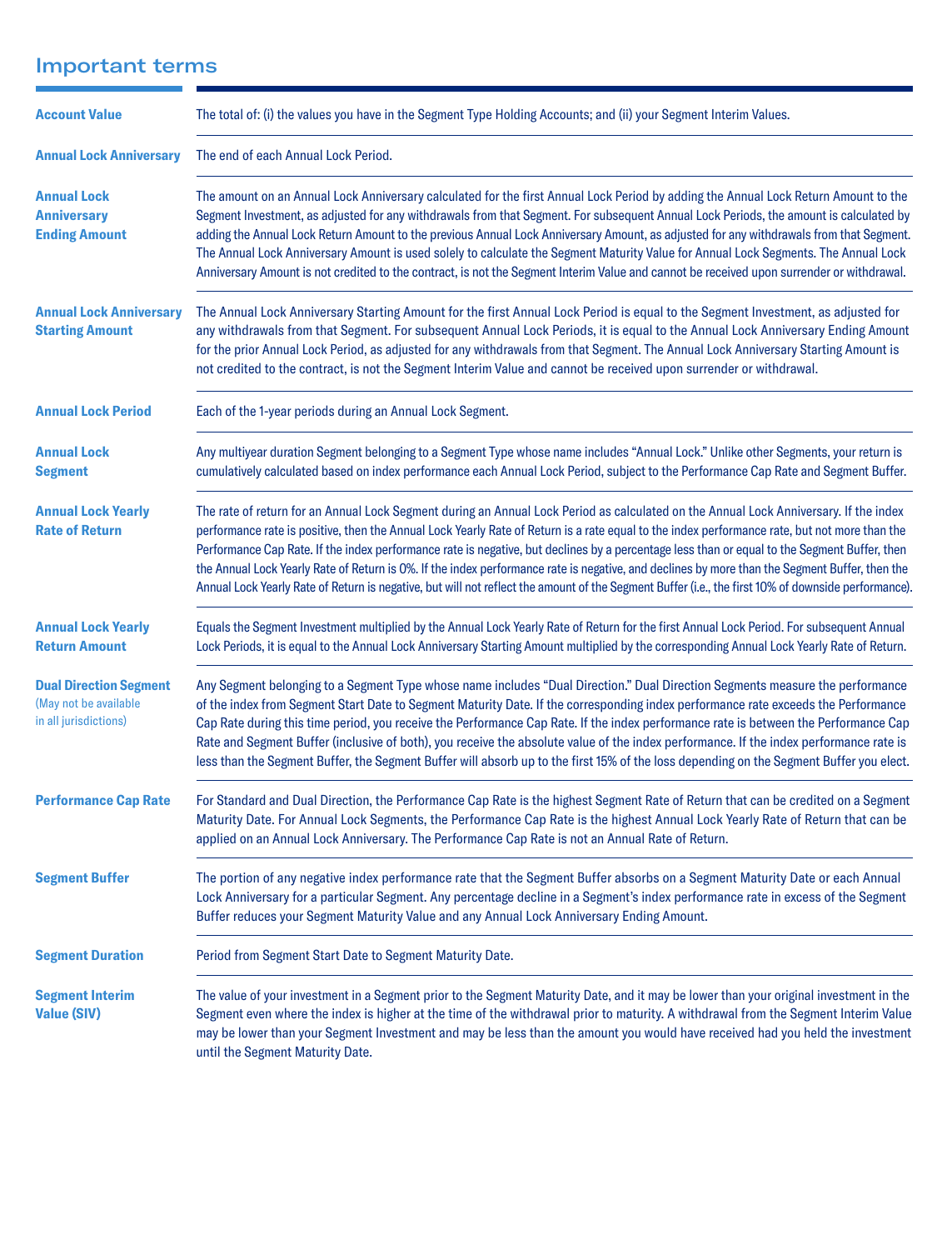| <b>Segment Investment</b>                           | The amount transferred to a Segment on its Segment Start Date, as adjusted for any withdrawals from that Segment.                                                                                                                                                                     |
|-----------------------------------------------------|---------------------------------------------------------------------------------------------------------------------------------------------------------------------------------------------------------------------------------------------------------------------------------------|
| <b>Segment Maturity Date</b>                        | The Segment business day on which a Segment ends.                                                                                                                                                                                                                                     |
| <b>Segment Option</b>                               | <b>Comprises all Standard Segments, Annual Lock Segments and Dual Direction Segments.</b>                                                                                                                                                                                             |
| <b>Segment Rate</b><br>of Return                    | The rate of return earned by a Segment as calculated on the Segment Maturity Date. The Segment Rate of Return is calculated<br>differently for different Segment Options.                                                                                                             |
| <b>Segment Start Date</b>                           | The Segment business day on which a new Segment is established.                                                                                                                                                                                                                       |
| <b>Segment Type</b>                                 | An investment option we establish with the index, Segment Duration and Segment Buffer of a specific Segment Type, and for<br>which we also specify a Segment Maturity Date and Performance Cap Rate.                                                                                  |
| <b>Segment Type</b><br><b>Holding Account</b>       | An account that holds all contributions and transfers allocated to a Segment Type pending investment in a Segment. There is<br>a Segment Type Holding Account for each Segment Type. The Segment Type Holding Accounts are part of the EQ/Money<br>Market Variable Investment Option. |
| <b>Standard Segment</b>                             | For Standard Segments, the Segment Rate of Return is equal to the index performance rate, subject to the Performance Cap<br>Rate and Segment Buffer.                                                                                                                                  |
| <b>Structured Investment</b><br><b>Option (SIO)</b> | An investment option that permits you to invest in various Segments, each tied to the performance of an index, and<br>participate in the performance of that index.                                                                                                                   |

# Index descriptions

| <b>S&amp;P 500</b><br><b>Price Return Index</b>                                       | The S&P 500 Price Return Index includes 500 leading companies in leading industries of the U.S. economy, capturing approximately<br>80% coverage of U.S. equities. The S&P 500 Price Return Index does not include dividends declared by any of the companies<br>included in this index. Larger, more established companies may not be able to attain potentially higher growth rates of smaller<br>companies, especially during extended periods of economic expansion. S&P®, Standard & Poor's®, S&P 500® and Standard & Poor's<br>500 <sup>®</sup> are trademarks of Standard & Poor's Financial Services LLC ("Standard & Poor's") and have been licensed for use by Equitable<br>Financial. Structured Capital Strategies PLUS® is not sponsored, endorsed, sold or promoted by Standard & Poor's, and Standard<br>& Poor's does not make any representation regarding the advisability of investing in Structured Capital Strategies PLUS®.                                                                                          |
|---------------------------------------------------------------------------------------|--------------------------------------------------------------------------------------------------------------------------------------------------------------------------------------------------------------------------------------------------------------------------------------------------------------------------------------------------------------------------------------------------------------------------------------------------------------------------------------------------------------------------------------------------------------------------------------------------------------------------------------------------------------------------------------------------------------------------------------------------------------------------------------------------------------------------------------------------------------------------------------------------------------------------------------------------------------------------------------------------------------------------------------------|
| Russell 2000 <sup>®</sup><br><b>Price Return Index</b>                                | The Russell 2000 <sup>®</sup> Price Return Index measures the performance of the small-cap segment of the U.S. equity universe. It includes<br>approximately 2,000 of the smallest securities based on a combination of their market cap and current index membership. The<br>Russell 2000 <sup>®</sup> Price Return Index does not include dividends declared by any of the companies included in this index. Stocks of<br>small- and mid-size companies have less liquidity than those of larger companies and are subject to greater price volatility than<br>the overall stock market. Smaller company stocks involve a greater risk than is customarily associated with more established<br>companies. The Russell 2000 <sup>®</sup> Index is a trademark of Russell Investments and has been licensed for use by Equitable<br>Financial. The product is not sponsored, endorsed, sold or promoted by Russell Investments, and Russell Investments makes<br>no representation regarding the advisability of investing in the product. |
| <b>MSCI EAFE</b><br><b>Price Return Index</b>                                         | The MSCI EAFE Price Return Index is a free float-adjusted market capitalization index that is designed to measure the equity<br>market performance of developed markets, excluding the United States and Canada. The MSCI EAFE Price Return Index does<br>not include dividends declared by any of the companies included in this index. International securities carry additional risks,<br>including currency exchange fluctuation and different government regulations, economic conditions and accounting standards.<br>The product referred to herein is not sponsored, endorsed, or promoted by MSCI, and MSCI bears no liability with respect to<br>any such product or any index on which such product is based. The prospectus contains a more detailed description of the<br>limited relationship MSCI has with Equitable Financial and any related products.                                                                                                                                                                    |
| <b>NASDAQ100</b><br><b>Price Return Index</b><br>(Not available in all jurisdictions) | The NASDAQ 100 Price Return Index includes 100 of the largest domestic and international non-financial securities listed<br>on The NASDAQ Stock Market based on market capitalization. The index reflects companies across major industry groups,<br>including computer hardware and software, telecommunications and biotechnology. Non-diversified investing may be focused<br>in a smaller number of issues or one sector of the market that may make the value of the investment more susceptible to<br>certain risks than diversified investing. The NASDAQ 100 Price Return Index does not include dividends declared by any of the                                                                                                                                                                                                                                                                                                                                                                                                  |

companies included in this index.